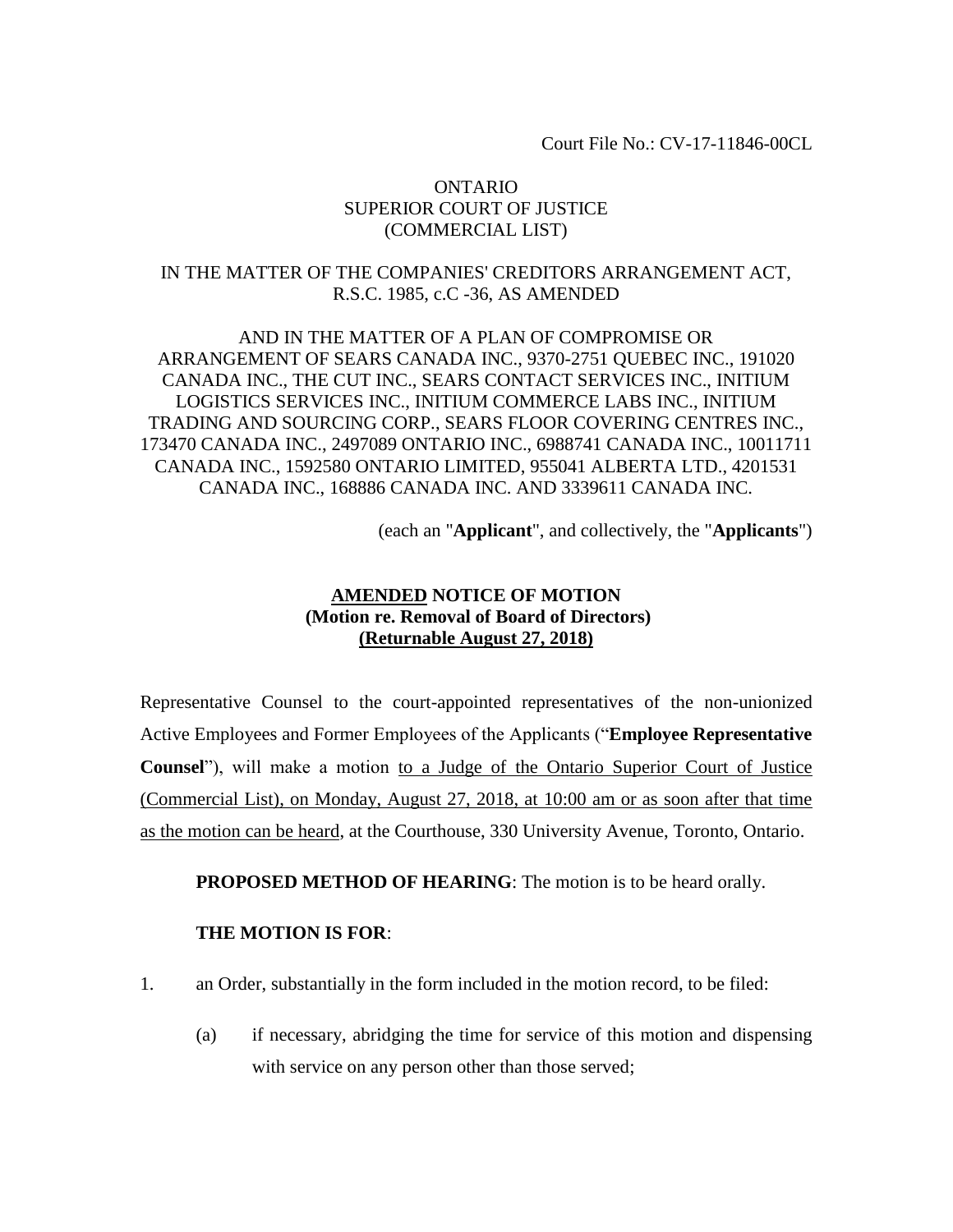- (b) removing the directors of Sears Canada Inc. ("**Sears Canada**") effective as of August 27, 2018 or such other date as counsel may advise;
- (c) expanding the powers of FTI Consulting Canada Inc., in its capacity as Court-appointed monitor in the proceedings of the Applicants pursuant to the *Companies' Creditors Arrangement Act*, R.S.C. 1985, c. c-36, as amended (the "**CCAA**") to oversee the remaining operations, management and wind-down of the Applicants and SearsConnect (the "**Sears Canada Entities**") in accordance with the terms of the Order;

2. Such further and other relief as counsel may request and this Honourable Court may deem just.

### **THE GROUNDS FOR THIS MOTION ARE**:

#### *Background*

1. The Applicants were granted protection from their creditors under the *Companies' Creditors Arrangement Act*, R.S.C. 1985 c. C-36, as amended (the "**CCAA**") pursuant to the Initial Order of the Ontario Superior Court of Justice (Commercial List) dated June 22, 2017, as amended and restated.

2. 2. FTI Consulting Canada Inc. was appointed to act as the Monitor (the "**Monitor**") in the CCAA proceeding.

3. Pursuant to the Employee Representative Counsel Order issued by the Court on July 13, 2017 (the "**Employee Representative Counsel Order**"), Ursel Phillips Fellows Hopkinson LLP was appointed as Employee Representative Counsel to represent the interests of the non-unionized Active Employees and Former Employees of the Sears Canada Entities (as each such term is defined in the Employee Representative Counsel Order, collectively, the "**Employees**") for the purposes set out in the Employee Representative Counsel Order.

4. Following the Initial Order, the Applicants, with the assistance of BMO Nesbitt Burns Inc. (the "**Sale Advisor**"), engaged third party liquidators to assist the Applicants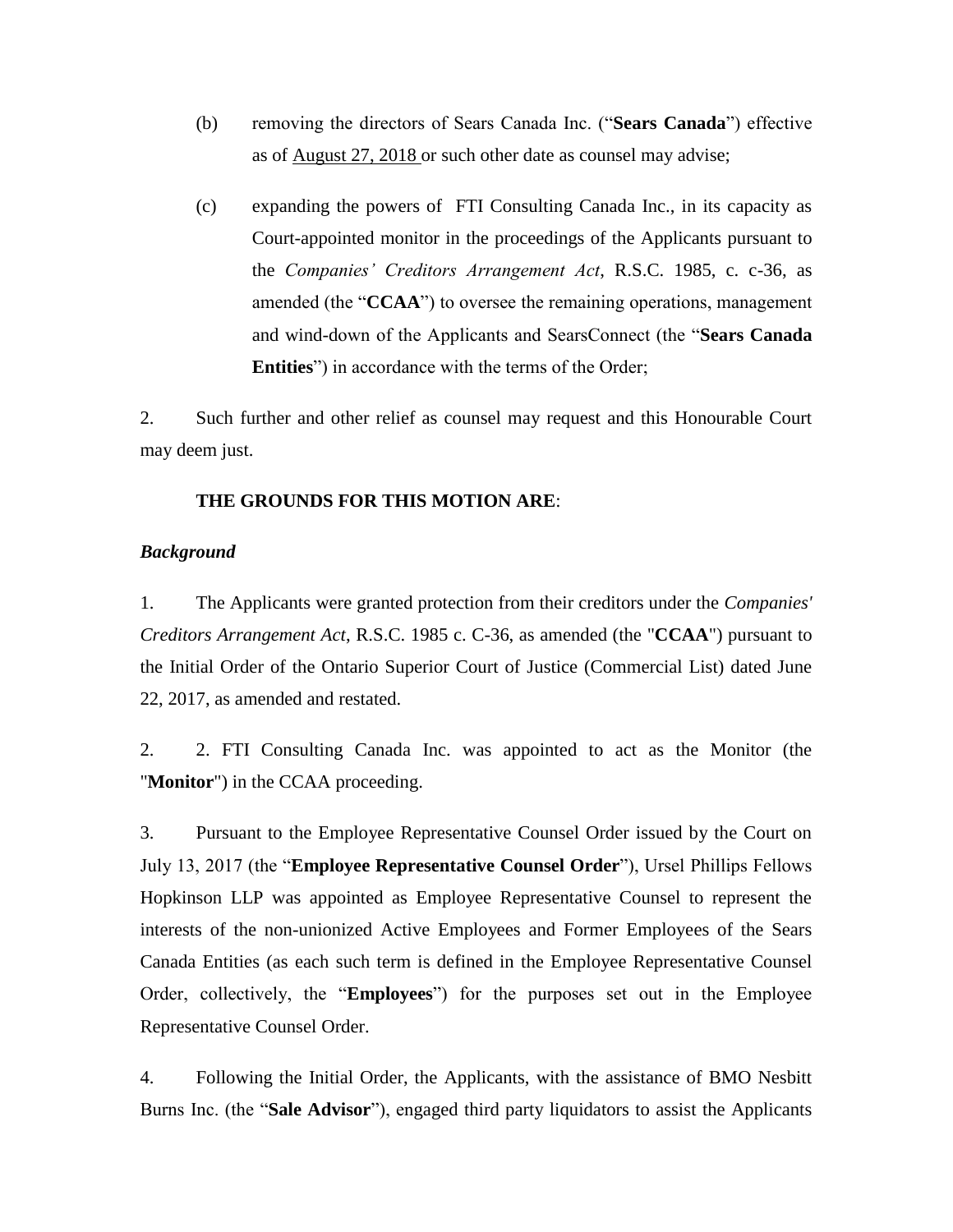in the liquidation of the inventory and furniture, fixtures and equipment ("**FF&E**") at 45 retail store locations that were identified for closure at the outset of the CCAA proceedings (the "**Initial Liquidation**"). The Initial Liquidation was approved by the Court on July 18, 2017.

5. On July 13, 2017, the Court approved a sale process (the "**SISP**") in which the Sale Advisor on behalf of Sears Canada under the supervision of the Special Committee of the Board of Directors and the Monitor sought bids and proposals for a range of transactions, including for a going concern transaction for Sears Canada.

6. Although the Sears Canada subsidiaries Corbeil Electrique Inc. and S.L.H. Transport Inc. were each sold in transactions approved by the Court on October 4, 2017, attempts at executing a going concern transaction for the remainder of the Sears Canada enterprise were unsuccessful.

7. As a result, on October 13, 2017, the Court issued an order approving an agreement and process for the liquidation of the inventory and FF&E at all remaining Sears Canada retail locations (the "**Second Liquidation**").

8. The liquidation of assets at Sears Canada's retail locations is now completed, all retail locations are closed, and leases in respect of such locations have been disclaimed or otherwise dealt with in the CCAA Proceedings. The Applicants' remaining assets that are yet to be realized upon are the Remaining Real Estate Assets (as defined in the Nineteenth Report of the Monitor).

9. A general claims process for the identification, determination and adjudication of claims of creditors against the Applicants was approved and endorsed by the Court on December 8, 2017 (the "**Claims Procedure Order**"). In addition, the Court issued an Employee and Retiree Claims Procedure Order (the "**E&R Claims Procedure Order**"), which approved a process for the identification, determination and adjudication of claims of employees and retirees of the Applicants.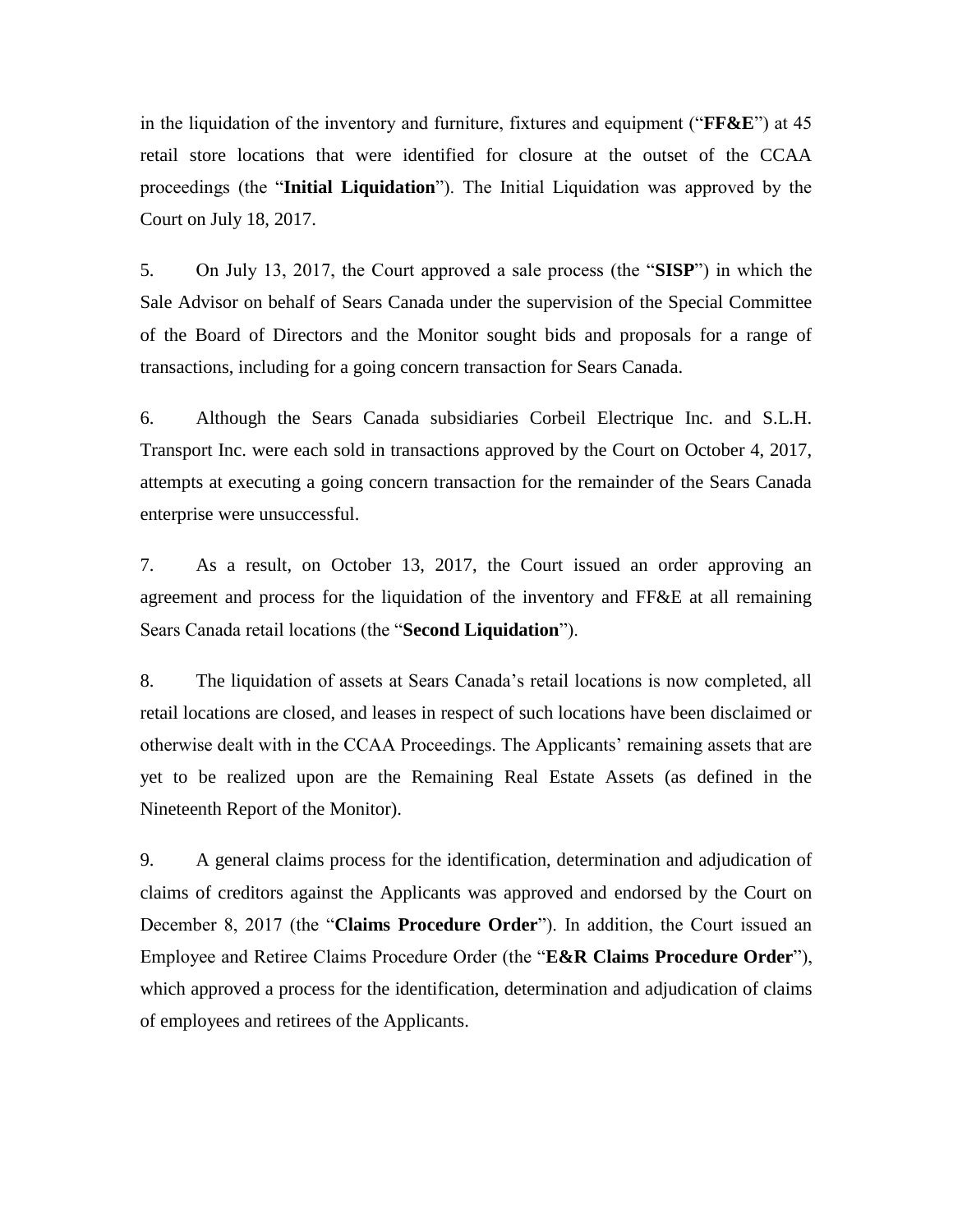10. Both claims procedures are well underway with all claims bar dates already passed. The Monitor is currently in the process of reviewing claims and must provide all Notices of Revision or Disallowance by July 31, 2018.

11. On May 9, 2018, the Court approved an order (the "**Mediation Order**") that provided an outline for the mediation of significant outstanding issues in these CCAA proceedings (the "**Mediation**"). The Mediation took place on June 13-14, 2018 before the Honourable Regional Senior Justice Morawetz.

12. The goal of the Mediation is to achieve consensus on preliminary proceeds allocation issues necessary to allow the Applicants, in consultation with the Monitor, to pursue a proposed CCAA plan for the purpose of dividing and distributing estate proceeds as efficiently and quickly as possible. The Mediation process has not formally concluded.

13. Sears Canada has terminated the majority of its employees. As of June 1, 2018, there were approximately 35 employees remaining.

14. The following individuals currently serve as directors of Sears Canada:

- (i) R. Raja Khanna;
- (ii) Deborah E. Rosati;
- (iii) Graham Savage; and
- (iv) Heywood Wilansky.

(Collectively referred to herein as the "**Directors**").

15. As the Sears Canada operations have been wound down after an unsuccessful SISP; the Initial Liquidation and Second Liquidation of assets at Sears Canada's retail locations are now completed; all retail locations are closed; leases in respect of such locations have been disclaimed or otherwise dealt with in the CCAA Proceedings; Sears Canada has terminated the vast majority of its employees; the Claims Procedure and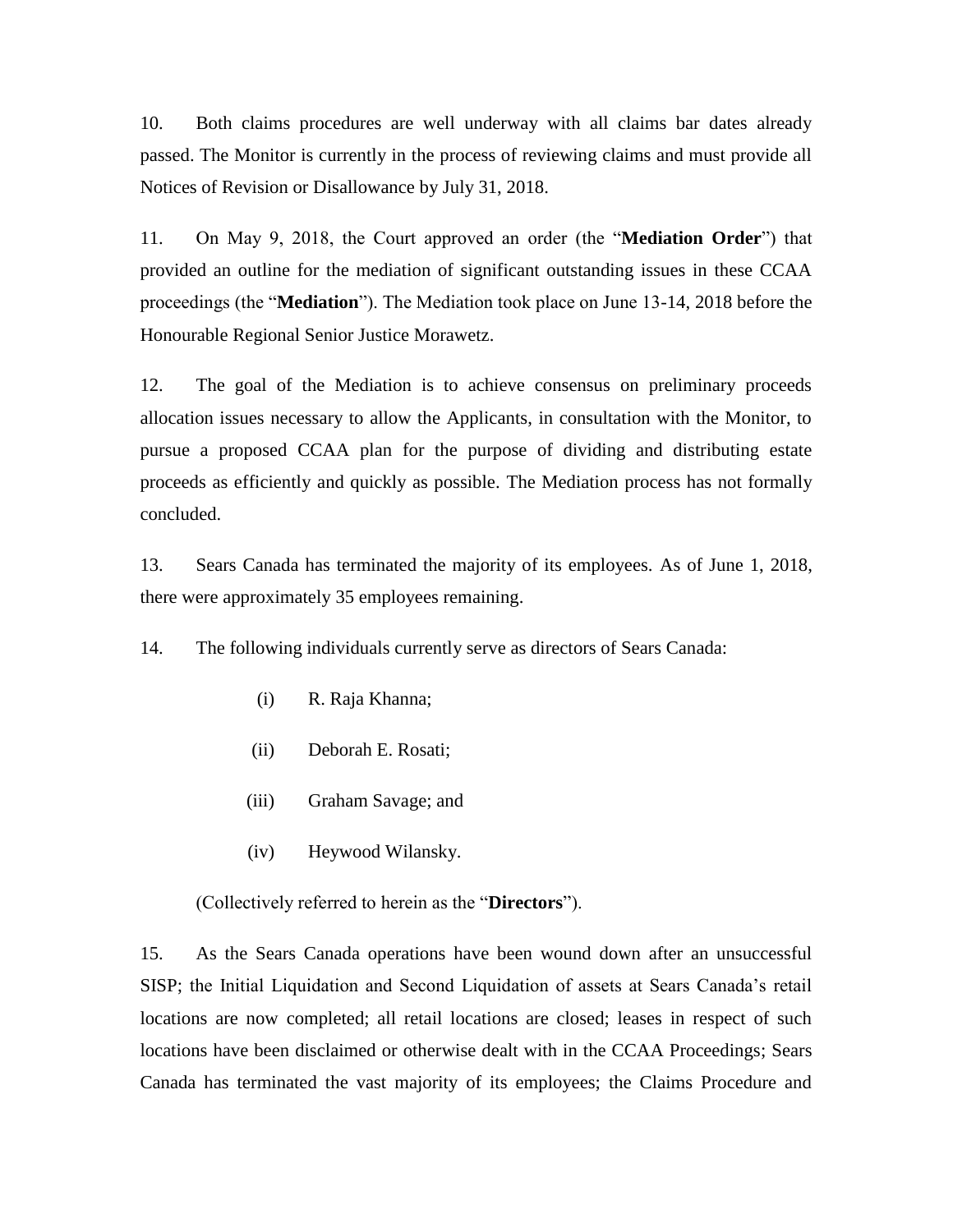E&R Claims Procedure processes are well underway with relevant claims bar dates passed; discussions amongst stakeholders are continuing following the Mediation; and the only remaining assets yet to be realized upon are the Remaining Real Estate Assets, there is no longer a need for the services of the Directors.

#### *The Shortfall on Creditor Claims*

16. The Monitor expects creditors of Sears Canada will receive significantly less than the value of their claims. In its Thirteen Report, the Monitor stated that the potential claim recoveries for general unsecured creditors, which include Active and Former Employees, could range from 0% to 10% of the face value of claims.

17. The details of the remuneration of the Directors are not known; however, the remuneration is within the knowledge of the Monitor. Employee Representative Counsel estimates the monthly cost of the Directors to be in excess of \$60,000.00.

18. In addition, legal counsel and financial advisors to the Directors are paid from the proceeds of the estate. According to the Eleventh Report of the Monitor, of January 6, 2018 (over six months ago), the Directors' legal counsel had been paid \$783,000 from the estate and the Directors' financial advisor had been paid \$326,000 from the estate. Total professional fees in service of Board of Directors paid from the estate since Jan. 6, 2018 are \$629,000.

19. The shortfall in paying creditors' claims will only be exacerbated by the continued service of the Directors and payment of its legal counsel. Sears Canada continues to pay the Directors a significant amount, draining the company's remaining resources at the expense of unsecured creditors, in particular vulnerable creditors like the Employees. The current state of Sears Canada does not warrant the continued service of the Directors.

#### *Litigation against Sears Canada Directors*

20. On Friday, March 2, 2018, the Court issued an Order appointing Lax O'Sullivan Lisus Gottlieb LLP as Litigation Investigator (the "**Litigation Investigator Order**").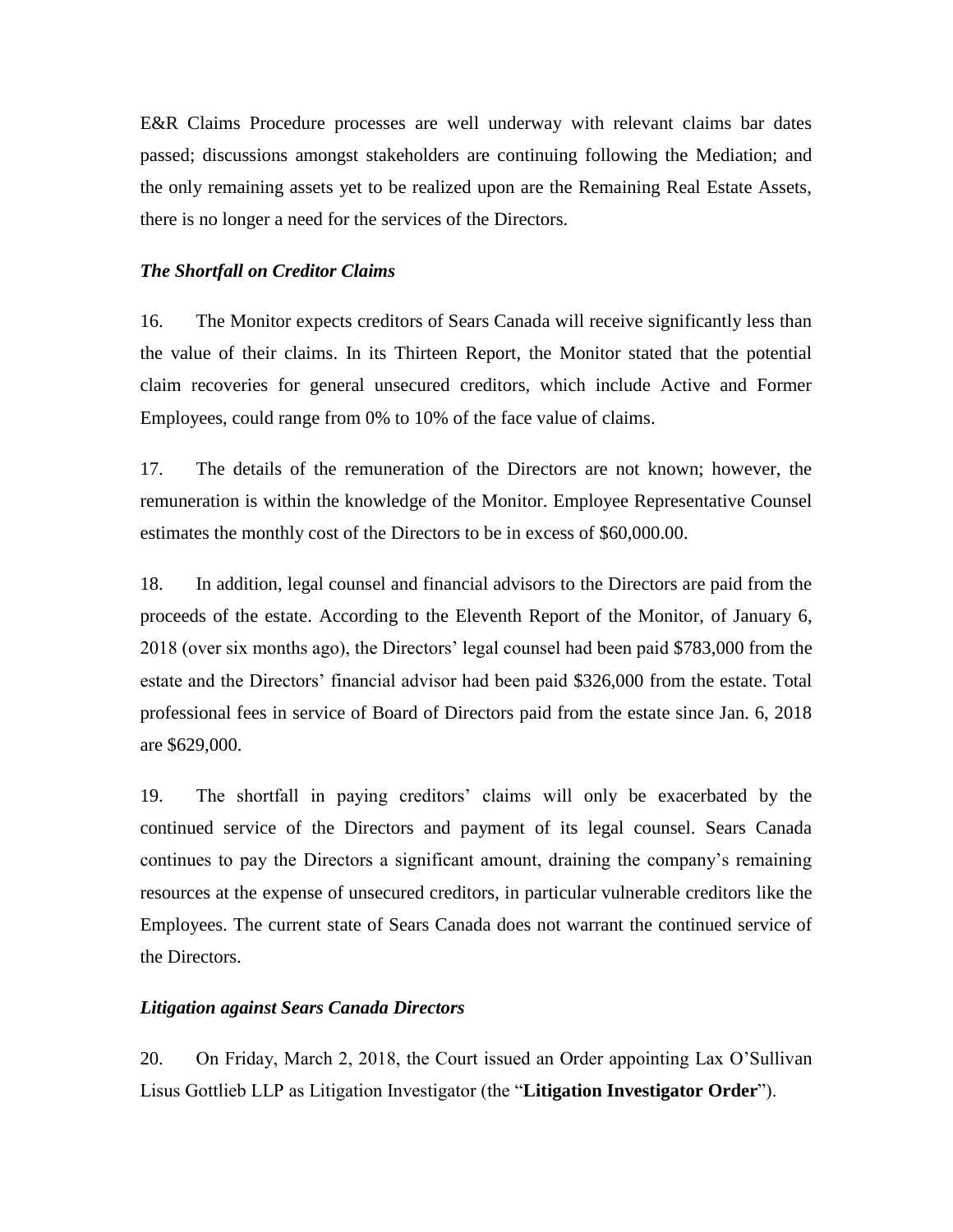21. The Litigation Investigator was appointed for the benefit of the estates of the Sears Canada Entities and its creditors. The purpose of the Litigation Investigator is to investigate, consider, and report to the Creditors' Committee (as defined in the Litigation Investigator Order) regarding any rights or claims, whether legal, equitable, statutory, or otherwise, that the Sears Canada Entities and/or any creditors of the Sears Canada Entities may have against any parties, including, but not limited to, current and former directors, officers, shareholders and advisors of any of the Sears Canada Entities. Claims pursued by the Litigation Investigator may include claims related to the actions of the Directors prior to Sears Canada filing for CCAA protection.

22. In the Eleventh Report of the Monitor, the Monitor stated:

#### Reviewable Transactions

50. The Monitor is carrying out a review (the "Review") of certain material transactions, payments and dividends entered into, made or declared by the Sears Canada Entities in the period prior to their filing for protection under the CCAA. The Review is focused primarily on potential reviewable transactions and transfers at undervalue pursuant to sections 95 and 96 of the *Bankruptcy and Insolvency Act* (Canada) and section 36.1(1) of the CCAA.

51. To date, the Monitor has identified the following potential transactions of interest (the "Transactions of Interest"):

(a) the dividend paid to certain Sears Canada shareholders on December 31, 2012 in the amount of approximately \$102 million (the "2012 Dividend");

(b) the dividend paid to certain Sears Canada shareholders on December 6, 2013 in the amount of approximately \$509 million (the "2013 Dividend"); and

(c) the surrender by Sears Canada of its exclusive right to use the Craftsman trademark in Canada in connection with the sale by Sears Holdings Corporation of the Craftsman business to Stanley Black & Decker in March 2017.

52. As part of the Review, the Monitor has obtained and reviewed documents and information from Sears Canada. The Monitor has obtained access to a large database of potentially relevant documents from the electronic records of Sears Canada and has identified a subset of the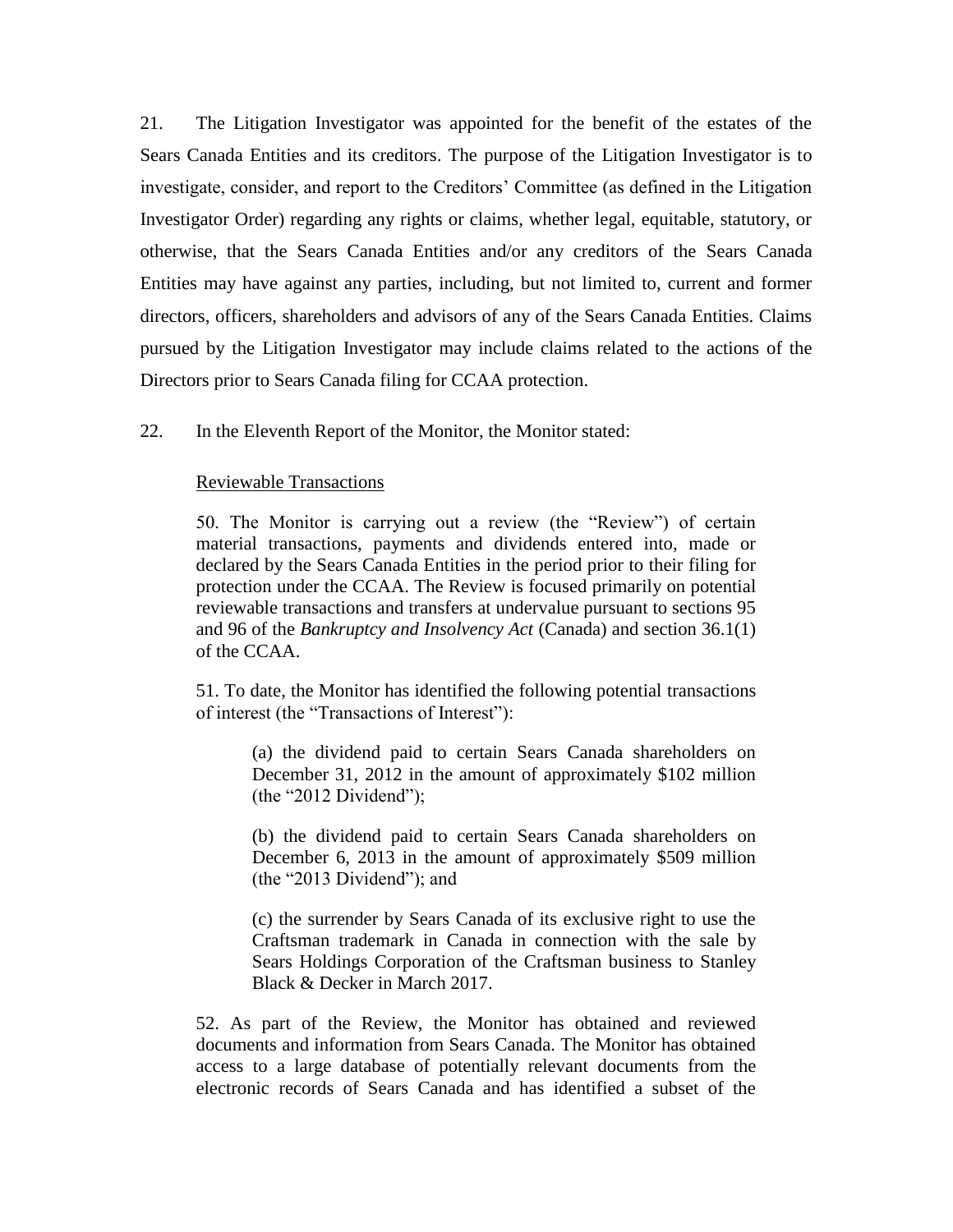documents for comprehensive review based on their prima facie relevance to the Transactions of Interest.

53. Based on the Monitor's preliminary findings, the Monitor is of the view that further review of the Transactions of Interest is appropriate. The Monitor is undertaking appropriate steps to gather and review additional relevant information, including engaging with certain independent directors and senior Sears Canada management personnel, who had direct involvement in all or some of the Transactions of Interest.

54. The Monitor has not completed its review of material transactions and will report to the Court if other potentially reviewable material transactions are identified.

23. If the Directors are not removed from the Board of Directors of Sears Canada, they will be in a conflict of interest position. The Directors owe a fiduciary duty to Sears Canada to operate in the company's best interests. However, the Directors may be under investigation by the Litigation Investigator regarding the impugned transactions. The Directors cannot both act in the best interest of Sears Canada and also protect their own interests in potential forthcoming litigation.

24. If the Directors remain in place they may have access to key information about any litigation that names them as defendants. This position may allow the Directors to use this information to protect themselves, rather than act in the best interests of Sears Canada, which will seriously prejudice the creditors.

25. It is in the best interests of the creditors, and of Sears Canada, that the Directors are removed from their positions.

## *The Monitor is able to perform enhanced supervision*

26. The Order would provide the Monitor with enhanced powers to oversee the remaining operations, management and wind-down of the Sears Canada Entities through the remainder of these CCAA proceedings.

27. The Monitor has a thorough understanding of the Applicants' estate and the remaining work that needs to be done.

## *Jurisdiction of the Court*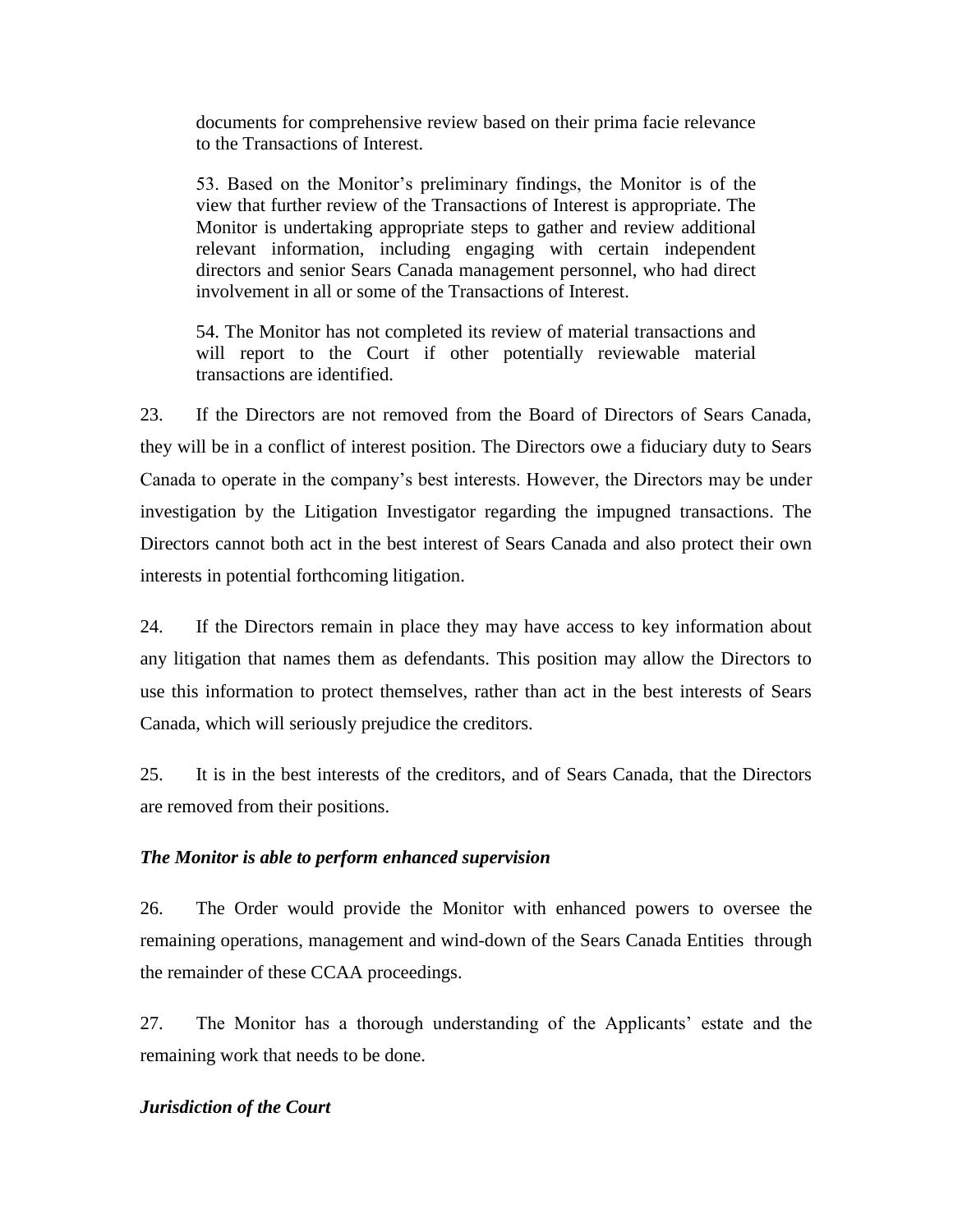#### 28. Section 11.5(1) of the CCAA provides for the removal of directors:

11.5 (1) The court may, on the application of any person interested in the matter, make an order removing from office any director of a debtor company in respect of which an order has been made under this Act if the court is satisfied that the director is unreasonably impairing or is likely to unreasonably impair the possibility of a viable compromise or arrangement being made in respect of the company or is acting or is likely to act inappropriately as a director in the circumstances.

29. The Order seeks the removal of the Directors for reasons including that the Directors are likely to act inappropriately as directors in these circumstances given the Litigation Investigator's appointment and investigation into the Transactions of Interest. The Order protects the confidentiality regarding forthcoming litigation undertaken by the Litigation Investigator, and avoids placing Directors in a conflict of interest.

30. In addition, the Court has a broad discretion under s. 11 of the CCAA to make "any order that it considers appropriate in the circumstances".

31. The Order sought is appropriate and advances the policy objectives underlying the CCAA. It serves the remedial purposes of the CCAA by protecting the assets of the debtor company to maximize payments to creditors, including Employees.

32. Additionally, the court also has broad inherent and equitable jurisdiction to grant the requested remedy. The court's residual source of powers may be drawn upon as necessary whenever it is just and equitable to do so, in particular, to do justice between the parties.

## *Other Grounds of this Motion*

33. The provisions of the CCAA, in particular Section 11 and 11.5 thereof, and the inherent and equitable jurisdiction of this Honourable Court;

34. Rules 1.04, 1.05, 2.03, 3.02, 16 and 37 of the *Rules of Civil Procedure*, RRO 1990, Reg. 194;

35. Section 96 of the *Courts of Justice Act*, RSO 1990, c C-43;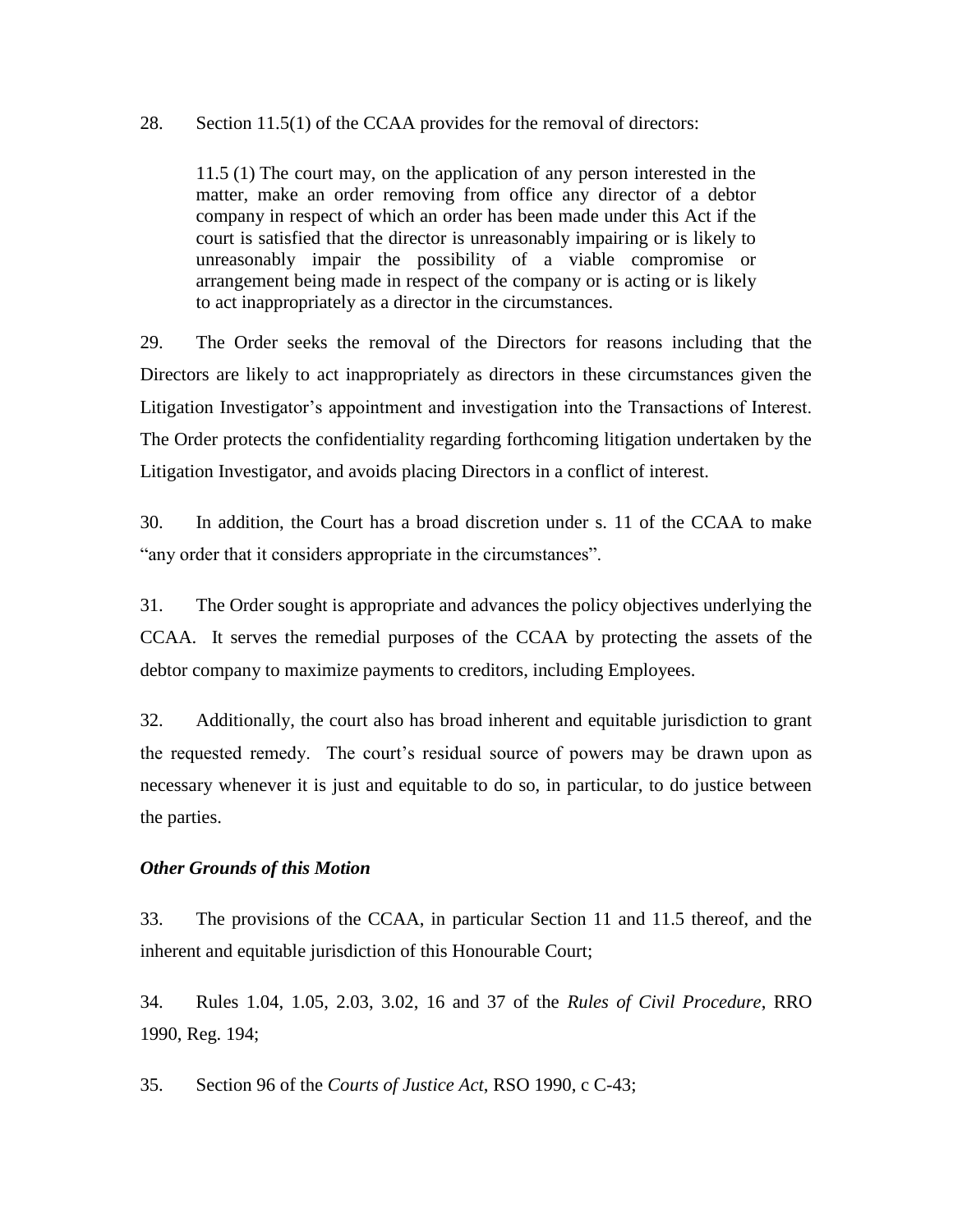36. Such further and other grounds as counsel may advise and this Court may permit.

**THE FOLLOWING DOCUMENTARY EVIDENCE** will be used at the hearing of the motion:

- (a) The Affidavit of Erin Epp to be filed and the Exhibits attached thereto;
- (b) Such further and other evidence as counsel may advise and this Honourable Court may permit.

Friday, June 29, 2018 **Ursel Phillips Fellows Hopkinson LLP** 555 Richmond Street West, Suite 1200 Toronto, Ontario M5V 3B1 Tel: (416) 968-3333 / Fax: (416) 968-0325

> **Susan Ursel (LSUC# 26024G)** sursel@upfhlaw.ca

**Kathryn O'Rourke (LSUC# 66420K)** korourke@upfhlaw.ca

Employee Representative Counsel

TO: SERVICE LIST